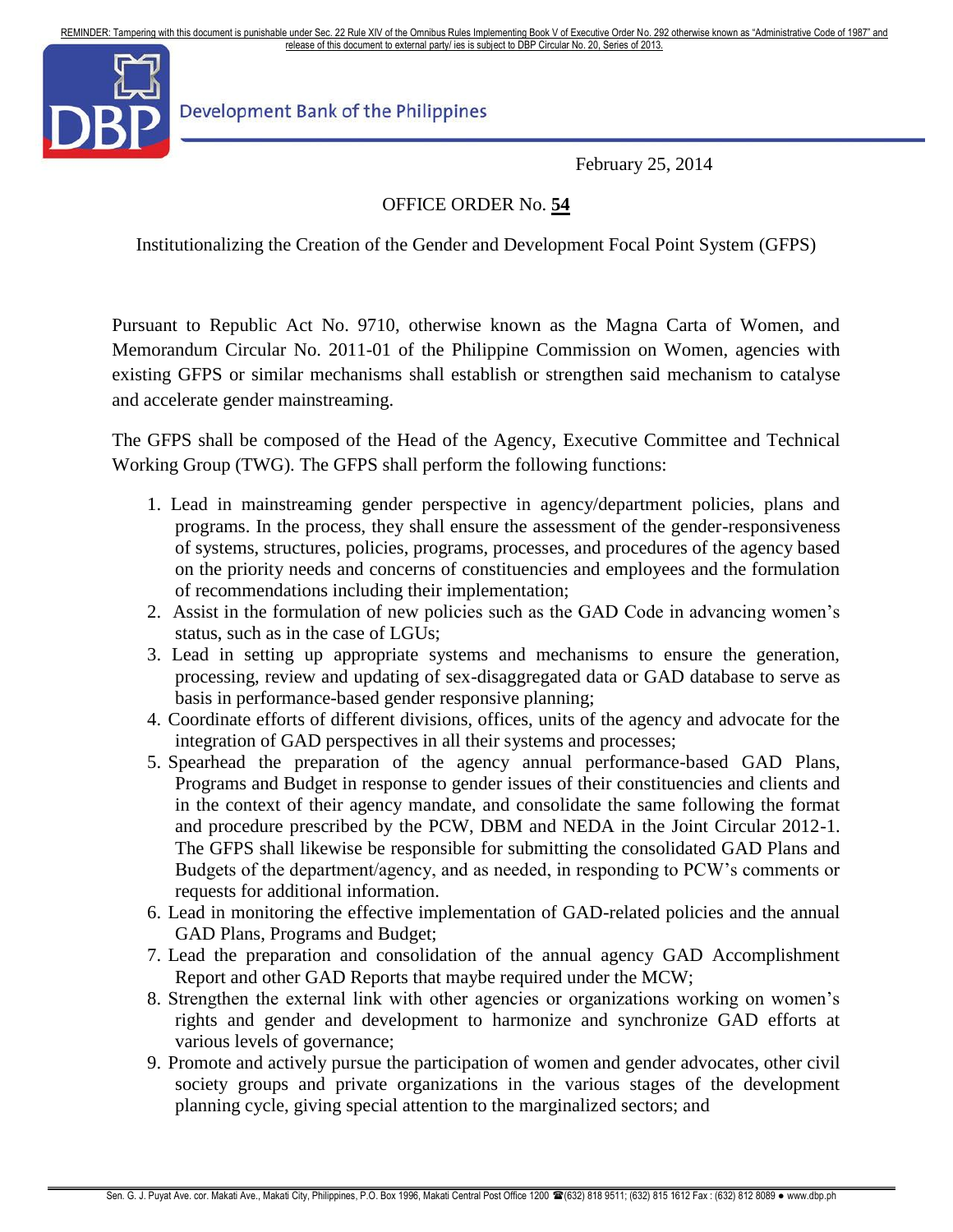10. Ensure that all personnel of the agency including the finance officers (e.g. accountant, budget officer, auditors) are capacitated on GAD. Along this line, the GFPS will recommend and plan an appropriate capacity development program on gender and development for its employees as part of and implemented under its regular human resource development program.

The GFPS Chairperson or Head of Agency shall be responsible for the following:

- 1. Issue policies or other directives that support GAD mainstreaming in the policies, plans, programs, projects and activities, budget, systems and procedures of the agency including the creation, strengthening, modification or reconstitution of the GFPS;
- 2. Approve the GAD Plan, Program and Budget of the agency as duly endorsed by the Executive Committee, with the assistance of TWG, and ensure its implementation;

To ensure that all Sectors and functional areas are represented in GAD matters, all members of the Management Committee and C-level officers shall constitute the Bank's GFPS Executive Committee.

- A. The Executive Committee shall:
	- 1. Provide direction and give policy advice to the GFPS Chair to support and strengthen the System and DBP's mainstreaming activities;
	- 2. Direct the identification of GAD strategies, programs, activities and projects based on the results of the gender audit, gender analysis and according to the identified priorities of the Bank in response to the gender issues of its clients and employees;
	- 3. Ensure the timely submission of GD Plan and Budget, Accomplishment Report and other GAD-related reports to the PCW and to DBM;
	- 4. Ensure the effective and efficient implementation of GAD programs, activities and projects and the judicious utilization of the GAD Budget;
	- 5. Build and strengthen partnership with PCW, GAD experts, advocates, women's groups and other stakeholders in pursuit of gender mainstreaming;
	- 6. Recommend approval of GAD Plans and Budgets and GAD ARs; and
	- 7. Recommend Awards or recognition to outstanding institutional GAD programs, activities and projects and/or GAD PF members.
- B. HRMG, SPR and Corporate Affairs shall constitute the Bank's Technical Working Group for GFPS. As Secretariat to the Bank's GFPS, the TWG shall:
	- 1. Facilitate the implementation of the gender mainstreaming efforts of the agency through the GAD planning and budgeting process;
	- 2. Formulate agency GAD Plans, Programs and Budget in response to the gender gaps and issues faced by their clients and constituencies, women and men employees, following the conduct of a gender audit, gender analysis, and/or review of sex disaggregated data;